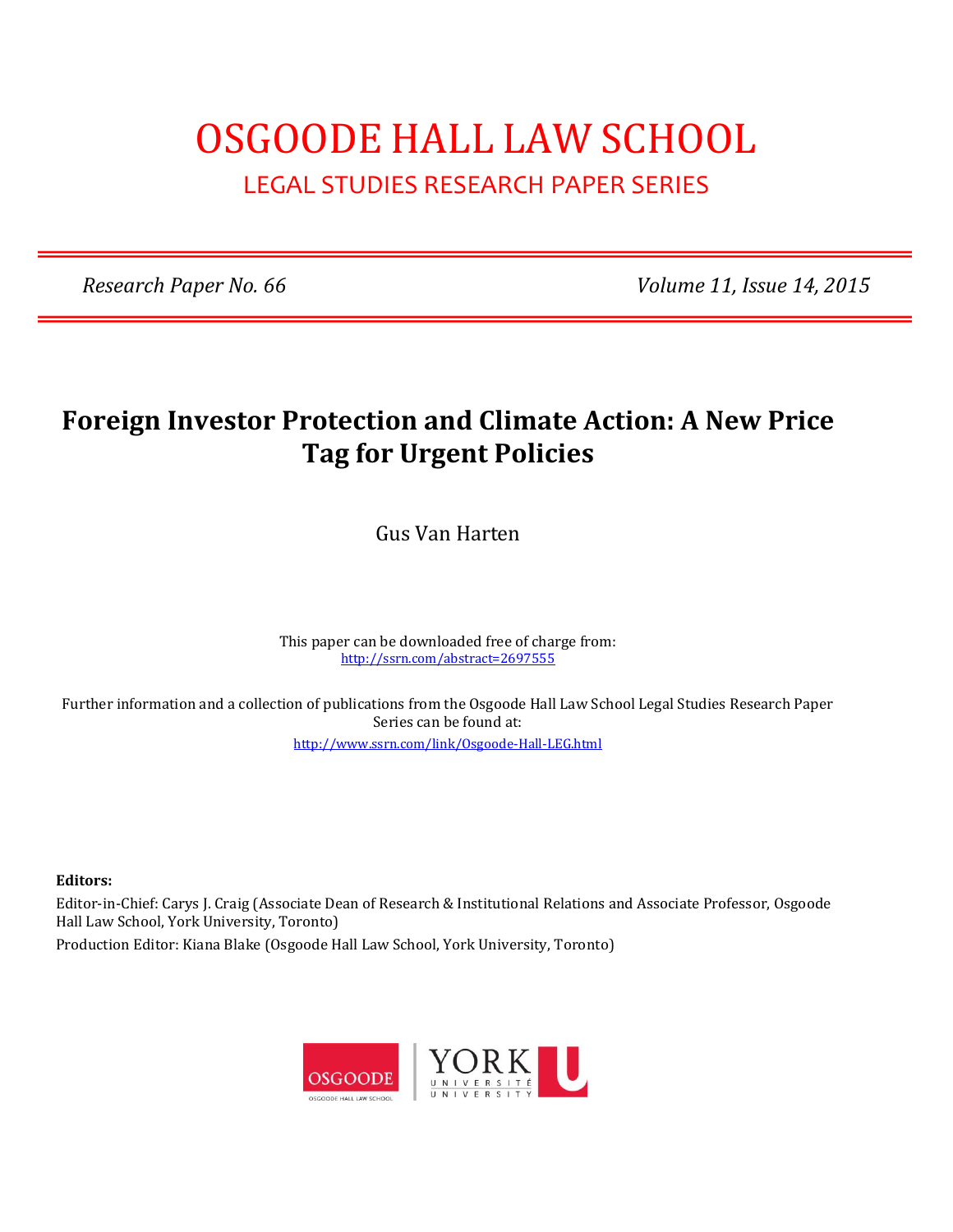### **Foreign Investor Protection and Climate Action: A New Price Tag for Urgent Policies**

Gus Van Harten

#### **Abstract:**

From a climate perspective, not all investment is equal. Desirable investment in clean energy needs encouragement and protection, while undesirable investment in fossil fuels needs clear policy signals to avoid further investment in destructive activities and stranding more assets. In this paper, evidence is presented on how foreign investor protection provisions in trade and investment agreements tilt the playing field in favor of entrenched incumbents and against urgent action on climate; on the potential for a massive expansion of investor-state litigation and risks to climate policy in proposed trade deals; and on key flaws in recent European Commission proposals to reform investor-state dispute settlement (ISDS).

#### **Keywords:**

Climate change, foreign investor protection, investor-state dispute settlement.

**Author(s):** Gus Van Harten Osgoode Hall Law School E[: gvanharten@osgoode.yorku.ca](mailto:gvanharten@osgoode.yorku.ca)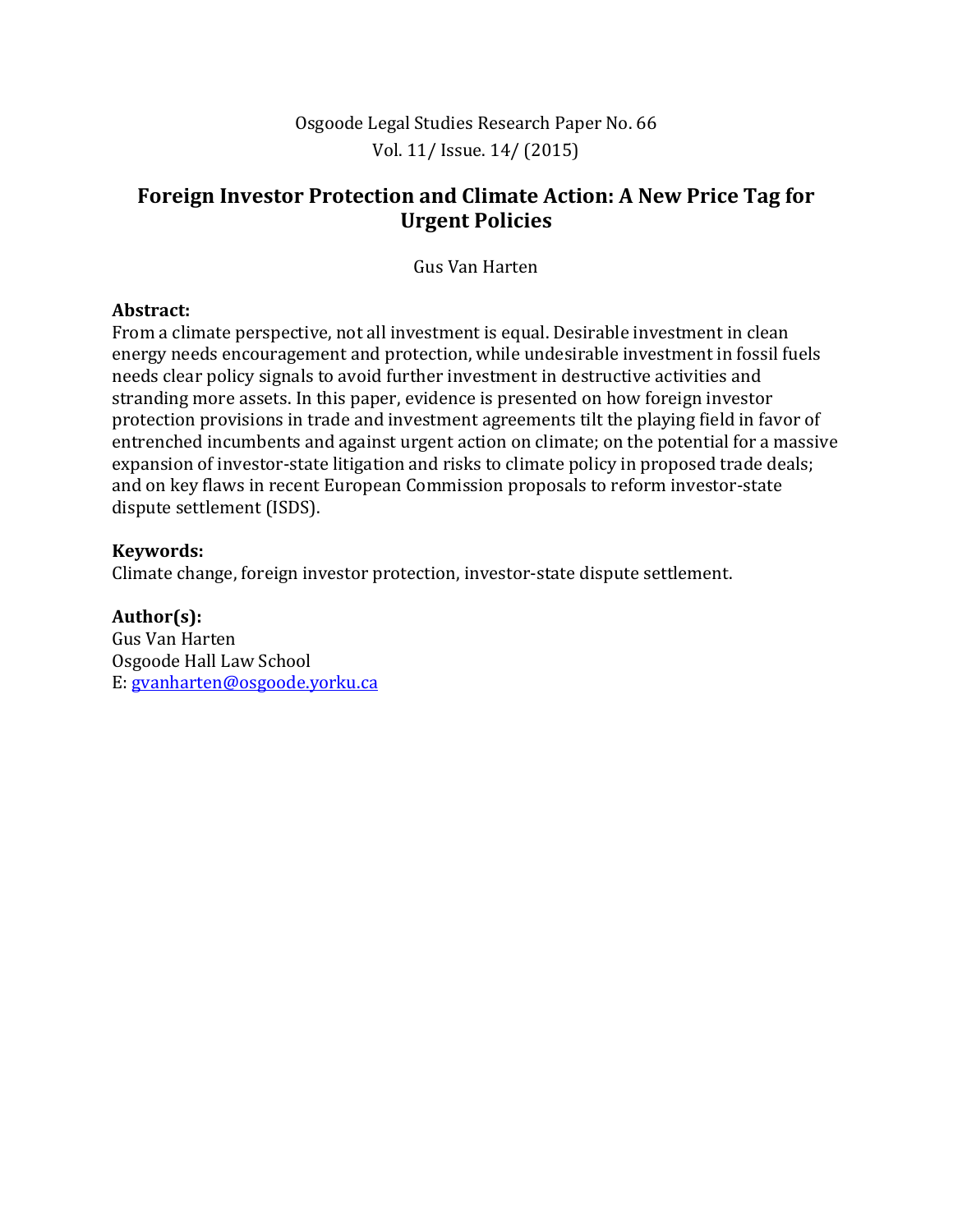#### **Foreign investor protection and climate action: a new price tag for urgent policies**

Gus Van Harten\*

26 November 2015

To respond to climate change, the world needs to shift rapidly from high-carbon assets, especially fossil fuel resources and related infrastructure, into clean energy. This will require a massive change in investment and the adoption of public policies to support and incentivize the right kinds of investment.

From a climate perspective, not all investment is equal. Desirable investment in clean energy needs encouragement and protection, while undesirable investment in fossil fuels needs clear policy signals to avoid further investment in destructive activities and stranding more assets. Similarly, over-investment in fossil fuel infrastructure creates both massive emissions and roadblocks to climate action.

In theory, trade and investment agreements are supposed to protect all forms of foreign investment, including from new laws and regulations that affect the future revenue stream. For this purpose, they use arguably the most powerful legal mechanisms known to international law today: investor-state dispute settlement, or ISDS. This "climate blind" mechanism presents a problem as not all forms of investment are compatible with a stable climate. ISDS puts a priority on foreign investment protection that skews the playing field in favour of larger incumbents in the resource sector at the expense of domestic investors and smaller players in alternative energy.

ISDS gives foreign investors alone a special right to bring costly claims against countries when they introduce new laws and regulations. As explained below, ISDS is broadly and expansively framed, lending itself to sweeping challenges in the most climate sensitive areas of public policy: resource extraction, and public and environmental health. In turn, ISDS gives a powerful tool for one or a few large fossil fuel companies to frustrate climate change action. As recent revelations about Exxon have suggested, such companies can play an important role in delaying decisive action on the climate challenge.

ISDS can be understood as a system of public insurance for foreign investors. With ISDS, foreign investors are entitled to compensation for the value of their assets – including future revenues – against "risks" of democratic and political decision-making. If a legitimate public policy or measure creates costs for a foreign investor, e.g. to reduce greenhouse gas pollution, the investor can sue for compensation. This set-up inverts the "polluter pays" principle; due to ISDS, polluters have had to be paid from public funds after they were required, in effect, to stop polluting. With the risk of uncertain, uncapped financial liability in ISDS, governments face a powerful deterrent to pursuing and fulfilling their climate change responsibilities.

These are not idle concerns. Foreign investors have used ISDS already to challenge government decisions to phase-out nuclear energy (*Vattenfall v Germany No 2*), limit industrial gold mining (*PacRim* 

l

<sup>\*</sup> Associate professor and tenured faculty member, Osgoode Hall Law School of York University. Author of *Sold Down the Yangtze: Canada's Lopsided Investment Deal with China* (Lorimer 2015), which explains and critiques investor-state dispute settlement for the public. Funding from the Law Commission of Ontario, Social Sciences and Humanities Research Council of Canada, and Wallace Global Fund is gratefully acknowledged. Further research is available at <http://ssrn.com/author=638855> o[rhttps://gusvanharten.wordpress.com/.](https://gusvanharten.wordpress.com/)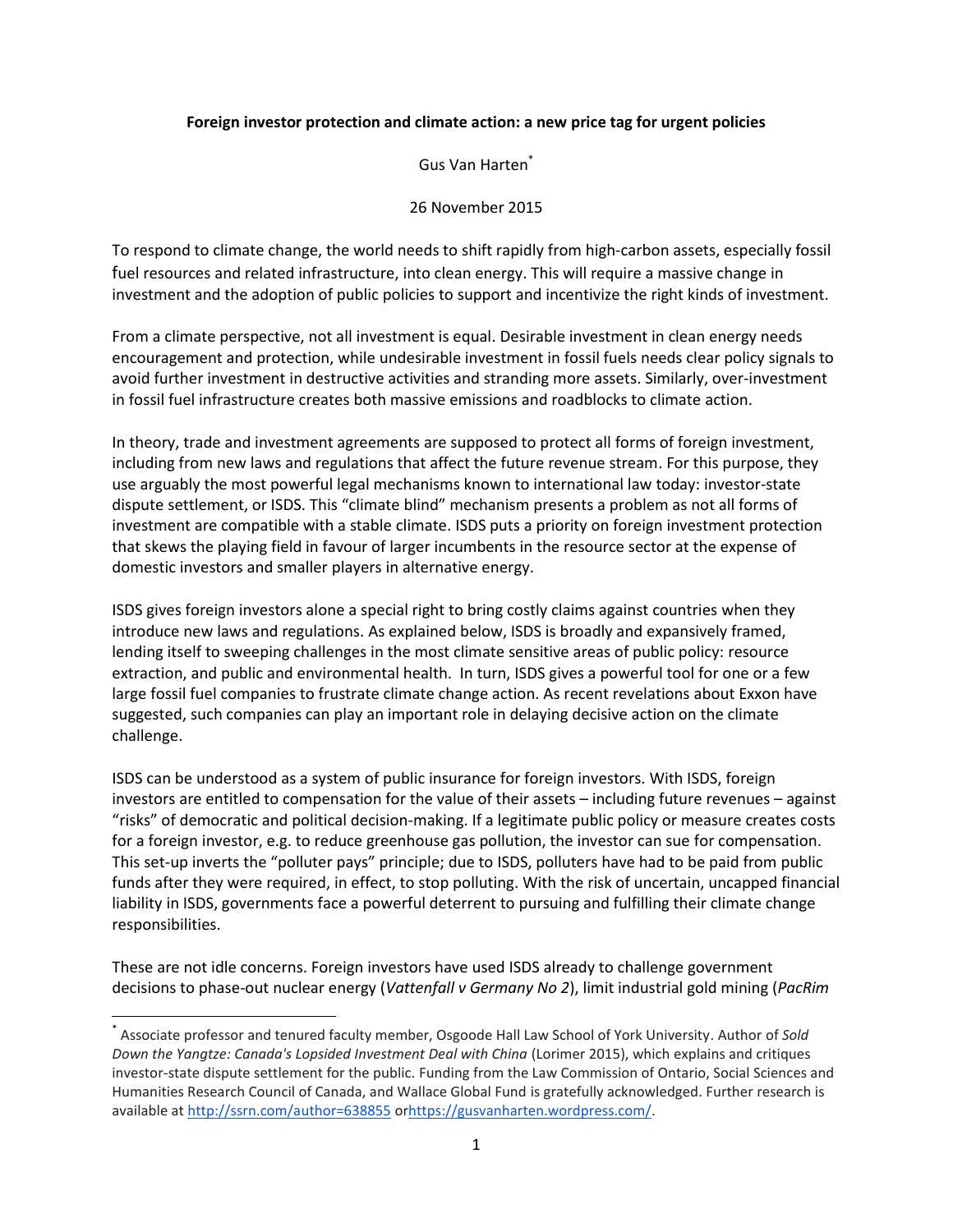*v El Salvador*), restrict a gasoline additive in order to protect auto emissions control systems (*Ethyl v Canada*), and ban gas fracturing in a major river and estuary (*Lone Pine v Canada*). The presence of these and other cases shows how major companies can use ISDS to frustrate regulatory changes that they oppose. As one Washington, D.C.-based law firm put it in a client advisory:

"*Investment treaty protections should be carefully considered by foreign investors operating in the energy sector.... It may well be possible to use such protections as a tool to assist lobbying efforts to prevent wrongful regulatory change, or they may prove essential in obtaining compensation.*" 1

In short, foreign investment protection in trade and investment agreements creates a potentially massive roadblock to successful climate policy at all levels of government. Though trade and investment agreements could play a positive role to support climate action, at present they do the opposite by creating incentives for governments to avoid climate action because of the financial risks of ISDS.

In the brief that follows, evidence is presented on how ISDS tilts the playing field in favor of entrenched incumbents and against urgent action on climate; on the potential for a massive expansion of ISDS litigation and risks to climate policy in proposed trade deals; and on key flaws in recent European Commission proposals to reform ISDS. For one step that could be taken to prevent ISDS from being used to frustrate climate action, see this proposal for an ISDS carve-out in a multilateral climate change agreement: http://papers.ssrn.com/sol3/papers.cfm?abstract\_id=2663504.

#### *ISDS distorts the market in favour of bigger incumbents*

ISDS distorts market signals that could otherwise internalize climate costs by giving large foreign companies special access to compensation for new laws and regulations. It is reasonable to expect that these distortions benefit incumbent resource companies at the expense of new entrants in renewable energy. Because they are not foreign or because they are too small to afford ISDS, most companies do not have access to such compensation, putting them at a competitive disadvantage. They must account for risks of regulation in other ways by buying other forms of insurance, bargaining for stronger dispute settlement clauses in contracts with government, or relying – like everyone else – on the protection given by domestic courts and tribunals.

#### *ISDS disputes often involve decisions about health, the environment, or natural resources*

Two common themes in ISDS are disputes in the resource sector and disputes relating to health or environmental protection. Both themes point to potential disputes about climate change measures. In the absence of a comprehensive climate policy, other environment and public health-related regulation has gained prominence in the effort to restrict investments in fossil fuels at all levels of government from local to national. It is precisely these measures that can be attacked by one or a few hold out fossil fuel incumbents.

To illustrate, in a review of 196 ISDS claims, it emerged that 34 cases involved conflicts over natural resources including oil and gas, gold, lumber, fisheries, and water.<sup>2</sup> Many of these cases involved vast sums as arbitration tribunals dealt with competing claims to natural resources, allocation of benefits and risks of resource extraction, and associated social and environmental consequences.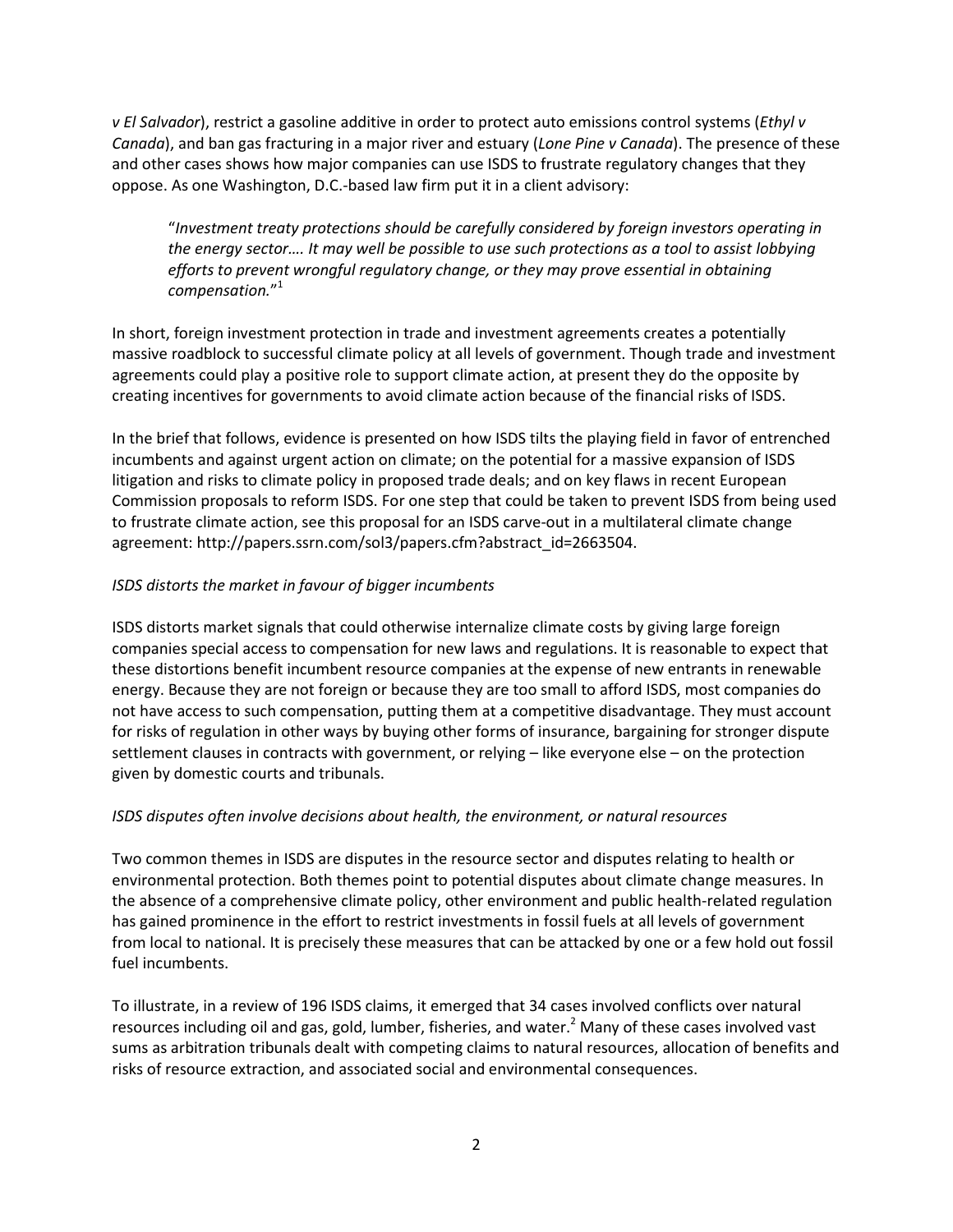In the same review, it emerged that 40 cases arose from government decisions on public health or environmental protection.<sup>3</sup> The health theme was apparent in cases concerning health insurance, drinking water, food safety, pharmaceuticals, environmental health, pesticides regulation, and antitobacco measures. The environmental theme arose from decisions on water, land, and biodiversity conservation; pollution control; mining remediation; hazardous waste disposal; and liability for environmental contamination. A related group of 21 cases involved planning or permitting decisions by local governments.

#### *ISDS tribunals have broad power over public budgets due to their authority to award uncapped amounts of compensation to foreign investors*

Unlike at the World Trade Organization, in ISDS countries have no opportunity to avoid liability after a tribunal has issued its decision. Compensation orders are retrospective and uncapped and ISDS litigation costs are high. As a result, countries face unique incentives to avoid climate change action in order to limit their potential liability in ISDS.

Indeed, ISDS has led to awards of unprecedented size to foreign investors in the context of international review of sovereign countries. The total ordered compensation in ISDS has been approximately as follows based on a review of 86 ISDS awards (all amounts in USD): $<sup>4</sup>$ </sup>

| • From states to large <sup>5</sup> or extra-large <sup>6</sup> companies: | 7.5 billion |
|----------------------------------------------------------------------------|-------------|
| • From states to very wealthy individuals <sup>7</sup> :                   | 1.1 billion |
| • From states to other individuals <sup>8</sup> :                          | 325 million |
| • From states to other $9$ companies:                                      | 270 million |
|                                                                            |             |
| • Total from states to foreign investors:                                  | 9.2 billion |

#### *Foreign investors' rights to compensation are broadly-framed and open to expansive interpretation*

Foreign investors' protections are often stated ambiguously in treaties that allow for ISDS. In turn, such rights are subject to broad discretion of ISDS tribunals to decide issues of state liability. The foreign investor protections typically invoked by tribunals when ordering compensation have been those of 'fair and equitable treatment' and compensation for 'indirect' expropriation. Both protections have been interpreted by tribunals as broad entitlements to compensation for foreign investors, despite qualifying language or exceptions that purport to protect health or environment measures.

For instance, in a review of 56 instances in which ISDS arbitrators determined whether the concept of fair and equitable treatment (FET) was limited to its most obvious roots – in the minimum standard of treatment for foreign nationals in customary international law, which is generally deferential to a country's right to regulate – 73% of the arbitrators' resolutions took the expansive view that FET could be interpreted autonomously from customary international law.<sup>10</sup> Also, in 137 instances, an arbitrator adopted an interpretation of FET going beyond the customary meaning of the minimum standard and thus enlarging foreign investors' entitlements to compensation in the face of democratic and regulatory decision-making by countries. $^{11}$ 

In the case of "indirect expropriation", 72.5% of arbitrators, in 120 instances where the interpretive issue arose, took an expansive approach to the concept by requiring compensation for foreign investors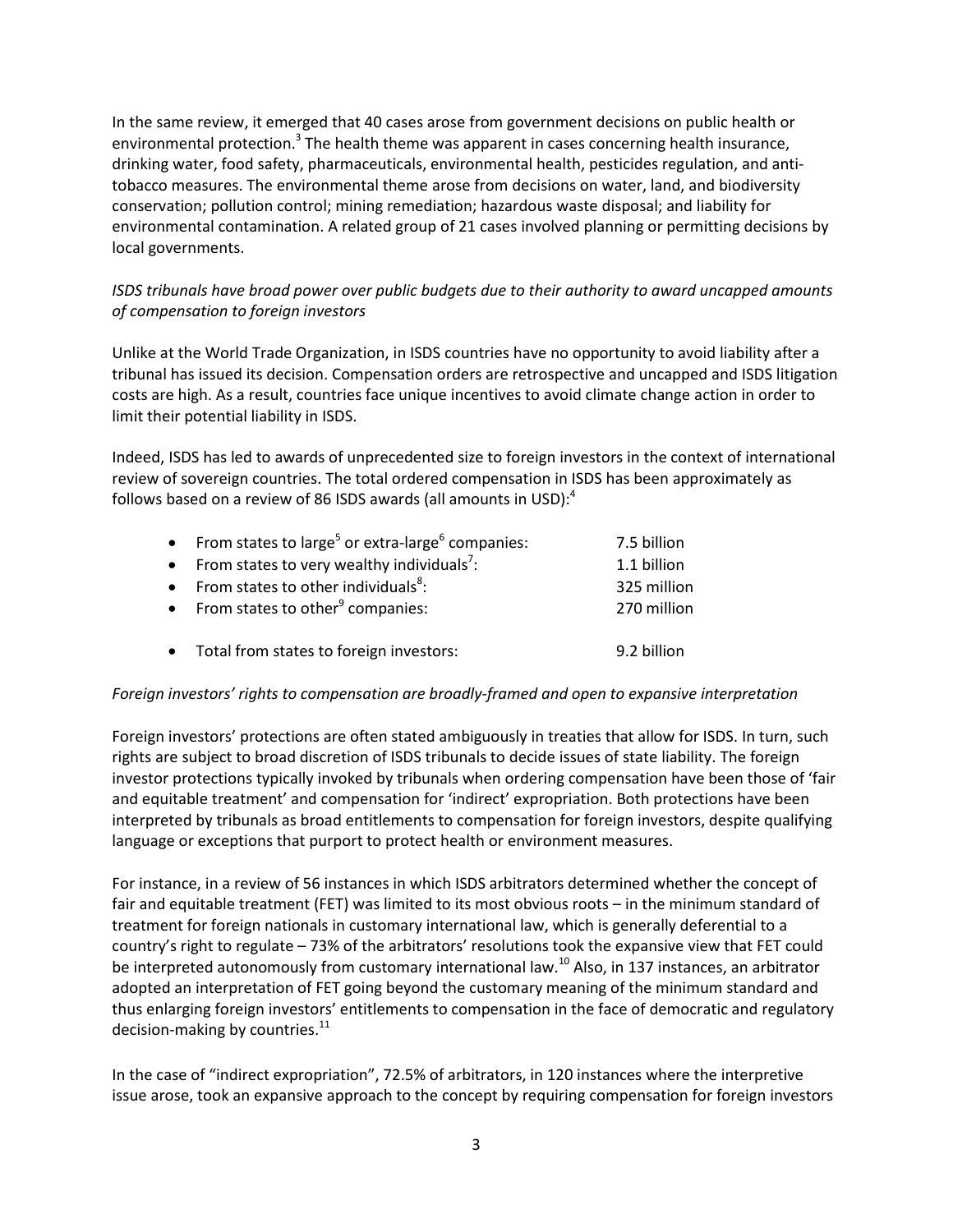(i) by focusing exclusively or primarily on the effect of a law, regulation, or other decision on the foreign investor at the expense of other factors including the regulatory purpose of the decision or (ii) by adopting a low threshold of 'significant' or 'substantial' impact on a foreign investment in order to identify an indirect expropriation requiring full compensation by the state.

In many of these cases, expansive foreign investor entitlements to compensation emerged from a treaty that also included qualifying language or exceptions ostensibly protecting countries' right to regulate, including in environmental matters. There was comparatively little evidence of an expansive approach by arbitrators to such qualifying language and exceptions.

In effect, ISDS creates a one-sided 'purity test' for new regulations. A government must not put foreign companies at a disadvantage or create new regulatory costs for foreign companies, but it can give them unique advantages including, in ISDS itself, special access to public compensation.

#### *General laws and regulations are not immune*

ISDS tribunals have interpreted foreign investor protections in ways that require compensation even for general, public purpose changes to a country's regulatory framework that are applied indiscriminately to all asset owners.

In a review of 158 ISDS cases up to the spring of 2010, approximately half of the cases were found to have involved challenges to decisions that were general in their application in that they appeared likely to affect other constituencies, such as other companies, employees, unions, consumers, or sub-national levels of government.<sup>12</sup> Although it was difficult to classify some cases as involving challenges either to general or to specific decisions, many ISDS cases clearly engaged matters of general policy or discretion, such as in the review of measures that banned the export of a hazardous waste, regulated exploitation of natural resources, auctioned rights for a telecommunications network, or managed water use for a major river. $^{13}$ 

Foreign investors can bring claims for virtually any action by a country's legislatures, governments, or courts. They can also bring claims against European Union institutions, for example, where the EU is a party to the underlying trade agreement or investment treaty.

#### *The explosion of ISDS claims has mostly benefited big multinationals and the very wealthy*

If we assume that incumbent interests are heavily committed to fossil fuels, then ISDS poses an even greater concern. ISDS claims began to explode in the late 1990s and, since then, large foreign companies and very wealthy individuals – often operating in the resource sector – have used ISDS to pressure governments and win compensation.

For example, in a review of 86 ISDS awards favouring a foreign investor, about 95% of ordered compensation went to companies with over USD 1 billion in annual revenue or to individuals with over USD 100 million in net wealth.<sup>14</sup> Major oil companies in particular have used ISDS and have won huge amounts of public compensation. These include, for examples, awards to Occidental Petroleum totaling over USD 1 billion, to Mobil Oil totaling about USD 2.1 billion, and to Chevron totaling at least USD 96 million. 15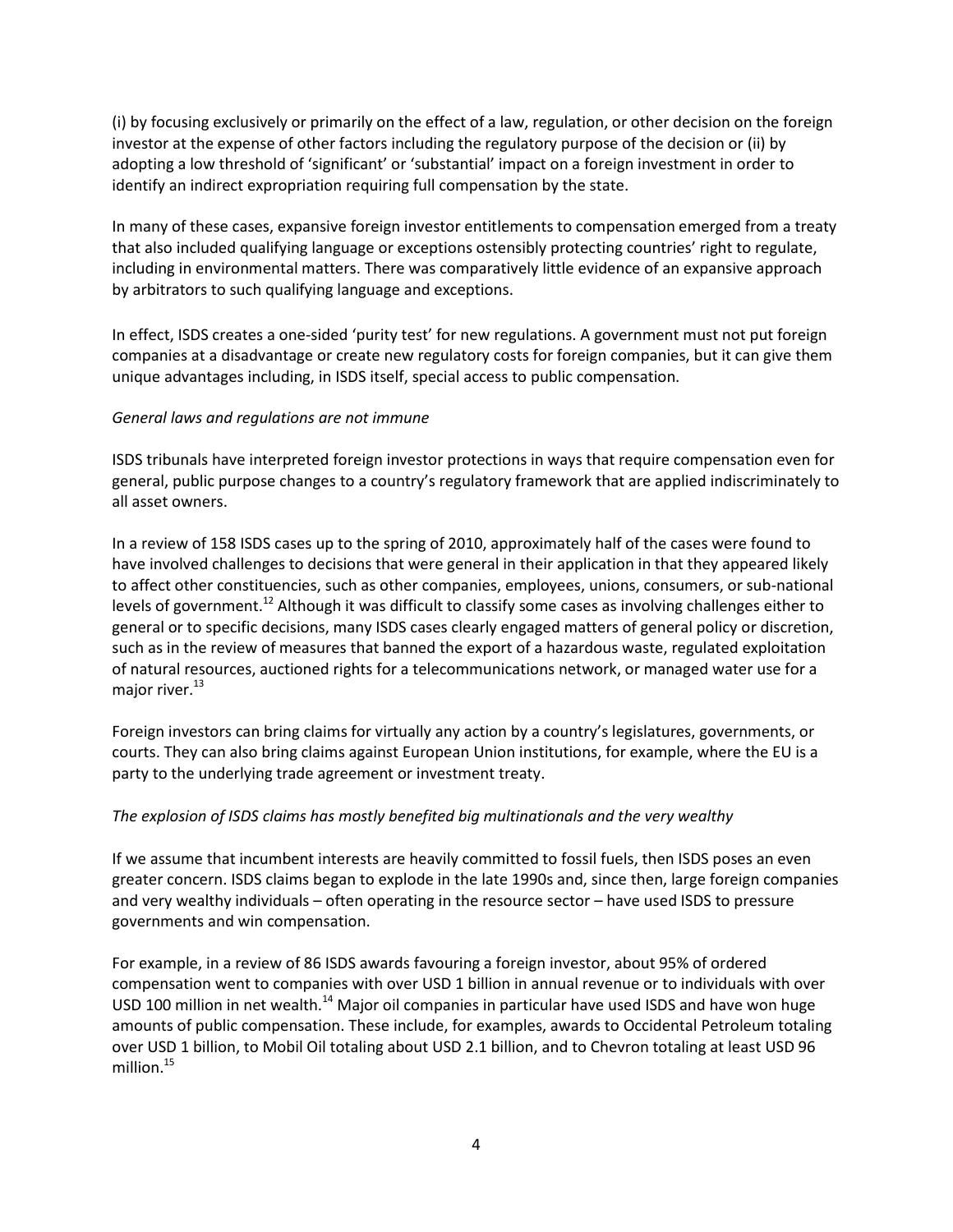Further, extra-large companies, with over USD 10 billion in annual revenue, have a relatively high success rate in ISDS. In 48 cases, their success rates at the jurisdictional stage, merits stage, and combined stages were 88.5%, 82.9% and 70.8% respectively.<sup>16</sup> This exceeded the success rates for all other foreign investors across 166 ISDS cases: 76.6%, 57.9%, and 42.2% respectively.

Finally, the high cost of ISDS – estimated at USD 8 million on average in legal and arbitration costs for both sides per case, with costs exceeding 30 million in some cases<sup>17</sup> – makes it effectively inaccessible to the great majority of small and mid-sized companies; moreover, domestic investors have no right at all to bring ISDS claims. On the other end, the high cost of ISDS puts more pressure on governments facing the risk of a claim by a large multinational or billionaire.

#### *Governments are at the brink of a huge expansion of foreign investor protection and ISDS*

To date, Western European countries have never agreed to ISDS on a comprehensive basis<sup>18</sup> with the U.S. or Canada (or amongst themselves). If they were to do so, especially in the proposed EU-US Transatlantic Trade and Investment Partnership (TTIP) and EU-Canada Comprehensive Economic and Trade Agreement (CETA), it is reasonable to expect many more ISDS claims and compensation orders.

To illustrate, Canada is the only Western developed country that has agreed to ISDS on a comprehensive basis with the U.S. Also, Canada is one of the top-5 most-sued countries in ISDS, worldwide.<sup>19</sup>

Measured by the amount of foreign direct investment (FDI) flows to which it would apply,<sup>20</sup> the proposed TTIP alone is far more significant than all existing treaties allowing for ISDS. For example, the TTIP would cover about 50-60% of investment flows in and out of the U.S. whereas only about 15-20% of those flows are covered by existing treaties. Alongside the TTIP, a few other treaties now pursued by governments– especially the Trans-Pacific Partnership (TPP), EU-China investment treaty, and U.S.-China investment treaty – would expand ISDS coverage to over 80% of the investment flows.

#### *The European Commission's recent proposal on investment in TTIP does not reform ISDS or safeguard the right to regulate adequately*

In November 2015, the European Commission released a proposed text on foreign investor protection in the EU-US TTIP.<sup>21</sup> In the proposal, the EC adopts a new acronym to describe ISDS: ICS, which stands for "investment court system".<sup>22</sup> While it has some positive elements, the EC's proposal leaves in place too many of the key problems of ISDS and the corresponding threats to climate action.

Procedurally, too many flawed ISDS elements remain in the EC's proposal – including elements that give rise to unacceptable appearances of bias among ICS "judges" –to use terms like court and judge without being misleading. In particular, the ICS "judges" would continue to have a financial interest in future claims where only one side – foreign investors – can bring claims,<sup>23</sup> they would operate under the usual ISDS arbitration rules,  $24$  they would not necessarily satisfy conditions for judicial appointment in any country, $^{25}$  and they would not be barred from working on the side as ISDS arbitrators.<sup>26</sup>

There is a promising signal in the EC's proposals: an apparent commitment to establish a full international investment court to replace ISDS in existing treaties.<sup>27</sup> However, this aspect is undermined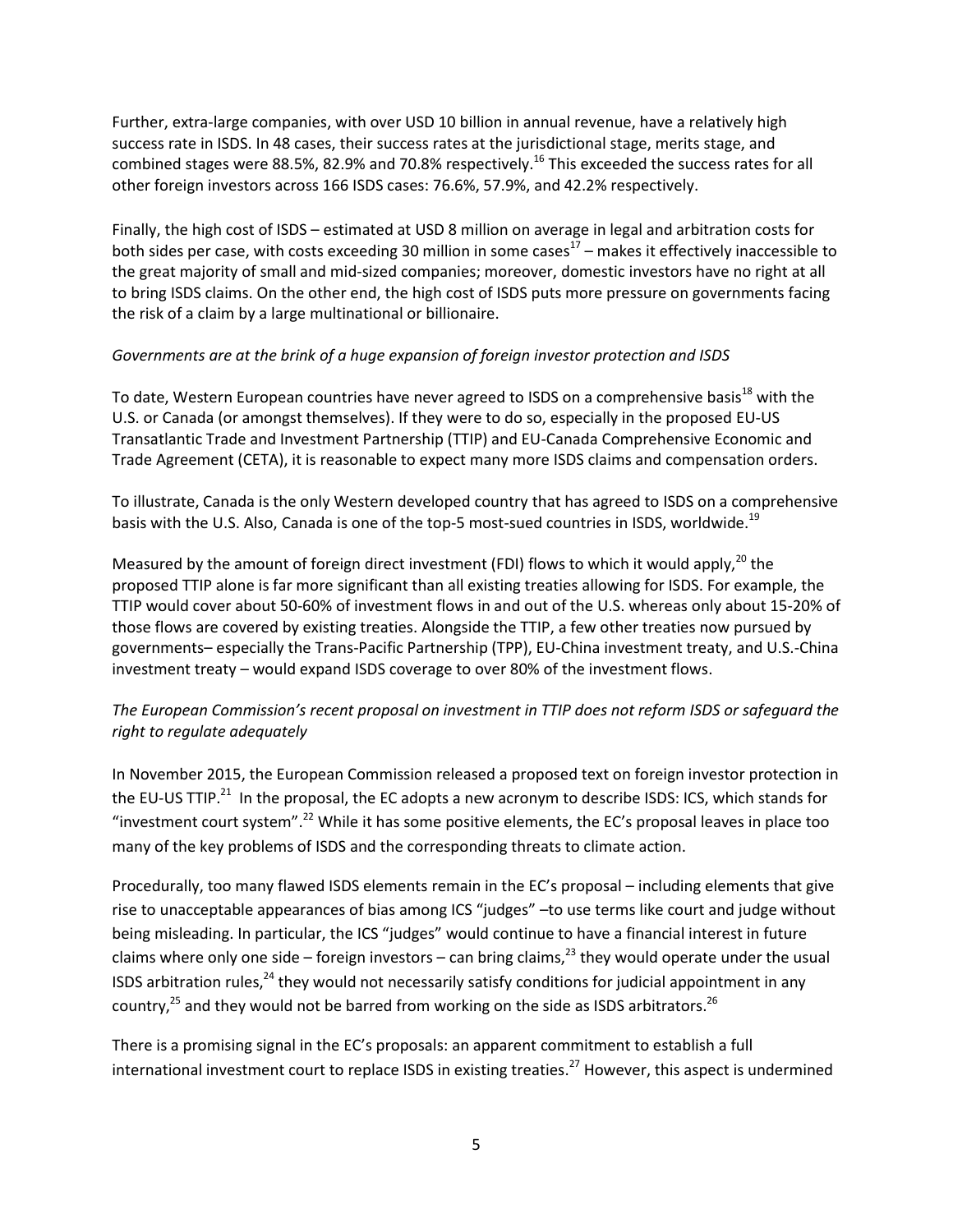by the EC's choices about sequencing: the EC is pursuing a version of ISDS in TTIP before going ahead with an international court to replace ISDS in existing treaties.

Substantively, the EC's proposal includes a right to regulate, $^{28}$  but the text includes features that severely undermine the right to regulate in future cases. The features are as follows.

- i. The wording of the right to regulate in Article 2(1) of the EC's proposed text includes a "necessity test" for state decisions that are protected by the right to regulate. While this test might sound reasonable on its face, it has been applied in exceedingly strict ways by a large majority of ISDS tribunals faced with the issue.<sup>29</sup> Thus, the EC's proposal will make it very difficult for a challenged law, regulation, or other decision to be safeguarded by the EC's version of the right to regulate. $30$
- ii. The wording of the right to regulate in Article  $2(1)$  when interpreted in the context of the express override of any requirement for a state "to compensate the investor" that is included in Article 2(4) but not in Article 2(1)<sup>31</sup> – makes it clear that compensation orders issued by ISDS tribunals for a new law, regulation, or other decision are not precluded or limited by the right to regulate in Article 2(1). This discrepancy creates a major gap in the EC's proposal because compensation orders, and the potentially huge price tag they put on future decisions, are at the heart of concerns about ISDS and the right to regulate.<sup>32</sup>
- iii. Similarly, in Article 2(2), the wording of the state's right to "change the legal and regulatory framework", read again in the context of Article 2(4), makes it clear that compensation orders for legal or regulatory changes are not precluded or limited by the state's right in Article 2(2).
- iv. The compensation orders mentioned in items ii. and iii., above, would typically include reasonable-expected lost profits for a foreign investor even though Article 2(2) appears to preclude awards of expected profits.<sup>33</sup> Since Article 2(2) does not apply to compensation orders by ISDS tribunals, as explained above, the arbitrators' standard approach of awarding expected profits as part of a monetary compensation award, as allowed for in Article 28(1) of the EC's proposal, would take over. 34

These aspects undermine almost entirely the EC's proposal on the right to regulate and the right to change the legal and regulatory framework. Under the EC's proposal, foreign investors can still use ISDS – as in most ISDS cases so far – to challenge decisions in areas of agriculture, consumer protection, culture, energy, environment, financial security, intellectual property, land use, mining, public health, taxation, or transportation.<sup>35</sup> Likewise, ISDS tribunals can still order huge amounts of public compensation for foreign investors in any of these areas. The EC's proposal does not alter this situation.<sup>36</sup>

#### *Conclusion*

For a trade and investment agreement to support climate action, they must not give expansive rights and powerful tools for large, incumbent resource companies to thwart such action. Already, ISDS has been used to undermine legislatures and governments in areas closely linked to climate-friendly policies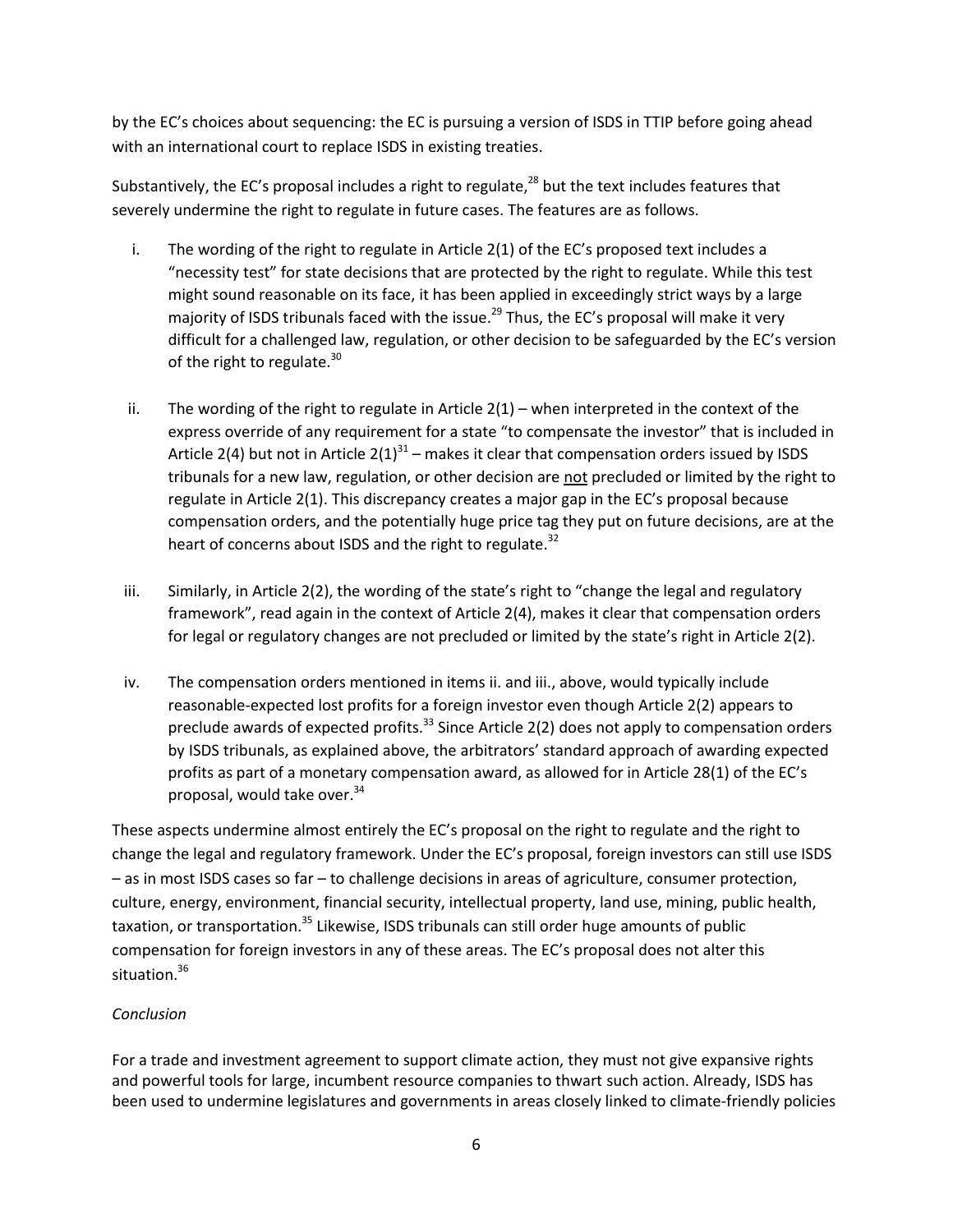of prevention, mitigation, and adaptation. Public funds should be used to support the shift to clean energy not to compensate polluters for their lost future revenues when they have not adapted their business model in a timely and responsible way.

 $3$  Ibid.

 $\overline{\phantom{a}}$ 

 $13$  Ibid.

<sup>17</sup> D Gaukrodger and K Gordon, "Investor-State Dispute Settlement: A Scoping Paper for the Investment Policy Community", OECD Working Papers on International Investment 2012/03, p 19.

 $18$  This qualifier distinguishes the Energy Charter Treaty which includes various Western European countries as parties but is limited to the energy sector. The Energy Charter Treaty is the only other treaty that has also led to numerous claims against Western developed countries.

 $19$  UNCTAD, "Recent Trends in IIAs and ISDS", IIA Issues Note (February 2015), p 6.

<sup>20</sup> These approximate figures were calculated based on existing investment treaty coverage of country-by-country inward and outward foreign direct investment (FDI) flows for the U.S. in 2012 from data in OECD, "StatExtracts: FDI flows by partner country". The figures do not account for possible forum-shopping by foreign investors which is difficult to measure, and handled in different ways by arbitrators and in existing treaties but may expand existing coverage of ISDS.

<sup>21</sup> European Union, *Transatlantic Trade and Investment Partnership - Trade in Services, Investment and E-Commerce (Chapter II – Investment),* Draft document tabled for discussion with the U.S. (released 12 November 2015) (EC Proposal).

<sup>22</sup> European Commission, "Commission proposes new Investment Court System for TTIP and other EU trade and investment negotiations", Press release (16 September 2015).

 $^{23}$  EC Proposal, above note xxi, Section 3, Article 9(14) (linking financial remuneration to claims by incorporating the generous daily rates paid to ISDS arbitrators in the ICSID regulations).

 $26$  EC Proposal, above note xxi, Section 4, Article 11(1) (omitting the word "arbitrator" from the list of prohibited side work by ICS "judges").

<sup>27</sup> European Commission, above note xxi.

 $1$  M Coleman et al, "Foreign Investors' Options to Deal with Regulatory Changes in the Renewable Energy Sector", Steptoe & Johnson LLP advisory (23 September 2014).

<sup>2</sup> G Van Harten, *Sovereign Choices and Sovereign Constraints* (Oxford: OUP, 2013), p 85-89.

<sup>&</sup>lt;sup>4</sup> G Van Harten and P Malysheuski, "Ordered financial transfers due to ISDS: Size and wealth of beneficiaries", Draft study prepared for the University of Oslo's PluriCourts project (forthcoming).

<sup>&</sup>lt;sup>5</sup> Over USD1 billion in annual revenue, less than USD10 billion.

<sup>6</sup> Over USD10 billion in annual revenue.

 $7$  Over USD100 million in net wealth.

<sup>&</sup>lt;sup>8</sup> Under USD100 million in net wealth.

<sup>&</sup>lt;sup>9</sup> Over USD100 million in annual revenue, less than USD1 billion, including companies for which annual revenues were unknown.

<sup>10</sup> G Van Harten, "Interpretive Discretion in Investment Treaty Arbitration" (2016) *Osgoode Hall Law Journal* (forthcoming).

 $11$  Ibid.

<sup>12</sup> Van Harten, above n ii, p 82-85.

<sup>&</sup>lt;sup>14</sup> Van Harten and Malysheuski, above n iv.

 $15$  Ibid.

 $16$  Ibid.

 $24$  EC Proposal, above note xxi, Section 3, Article 6(2) (allowing for foreign investor claims under the ICSID Rules, ICSID Additional Facility Rules, and UNCITRAL Rules, which are commonly-used arbitration rules in ISDS).

<sup>&</sup>lt;sup>25</sup> EC Proposal, above note xxi, Section 3, Articles 9(4) and 10(7) (facilitating the appointment of non-judges who currently dominate ISDS arbitration by adding the flexible category of "jurists of recognised competence").